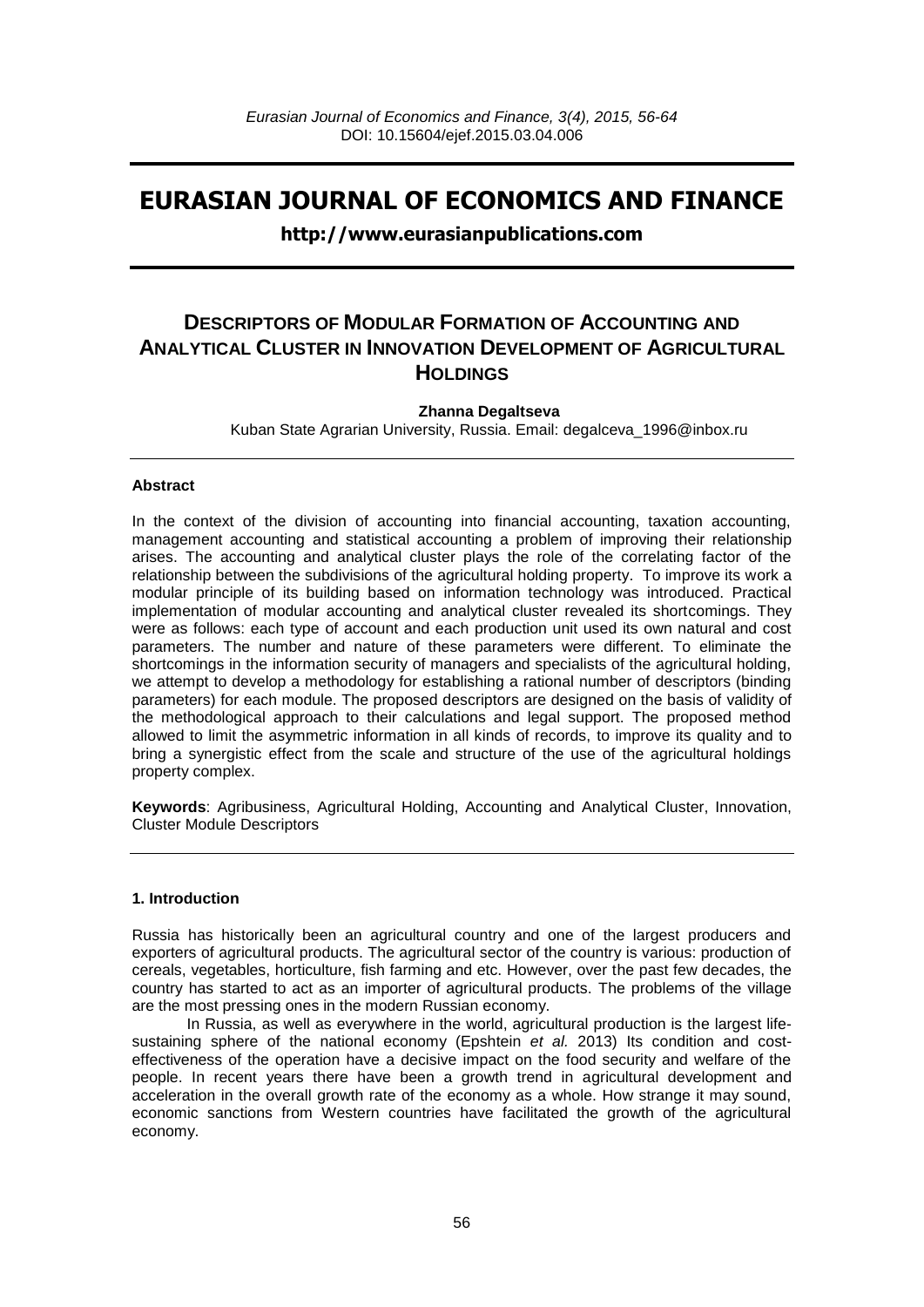#### *Zhanna Degaltseva / Eurasian Journal of Economics and Finance, 3(4), 2015, 56-64*

There is strengthening of the equivalence in trade barter of agriculture with other sectors. Slowly, but steadily prices of energy and other material and technical resources are declining. The level of technical equipment of agriculture is increasing. The share of investment in fixed assets has increased by approximately 11.4% of the total investment in the economy. There has been a steady knowledge-intensive process of agribusiness development.

However, despite the measures taken by the Government, no cardinal changes have taken place in the agricultural sector or in its technical security yet because of the unsystematic activities. Currently, Russia's technical equipment is almost 5 times lower relative to the equipment of developed countries.

First of all, the machine fleet does not meet the needs of the agro-industrial complex in the number. For example, need for tractors is met by about 63%; for combine harvesters by 61%, for potato harvesters by 32%, for plows 53%, for tillers by 68%, for beet harvesting machinery by 59%, for mowers by 51%, and for fertilizing machines by 31%.

In addition, the machine fleet does not meet the needs either by the structure or the technical level. On 01/05/15, there were 58 % to 97% of serviceable vehicles in the parks. About 52% of tractors, 54% of combine harvesters have served for 10 years or more. The situation with other types of equipment is the same.

A very important challenge for agricultural development in the country is insufficient elaboration of the theory of management by economic agents of the agrarian market, which has different legal forms of ownership and different size. Nationwide, there are joint stock companies, limited liability companies, Municipal Unitary Enterprises, State Unitary Enterprises, sole proprietorships and peasant farms**.**

#### **2. Analysis of the Functioning of Accounting and Analytical Cluster**

In recent years there has been a steady process of forming large agricultural companies: agricultural holdings and agricultural units. These business entities are different. They own land resources (from 20,000 hectares to 150,000 hectares), have professionally trained human resources, control substantial financial flows, have a modern material and technical base.

The components of functioning of the entities mentioned above have been determined by the development of information systems, methods and management structure: a set of elements whose action ensures effective activities aimed at achieving the goal, which is the anticipation of the result (Popova, 2006). The art of leadership is the art of making the right choice of the triad management in dynamically changing managerial situations. At the same time we must not forget that only the integrated use of triad management can provide synergistic efficacy.

The problems identified address the urgent issues related to the development and functioning of the agro-industrial complex of Russia and, in particular, the formation and functioning of accounting and analytical cluster as the main vector of innovative information security system for the management of agricultural holdings and agricultural units.

In the context of economic modernization increasing high-tech production is one of the basic requirements to ensure competitiveness (Govdya *et al.* 2014).

In this regard, the formation of industrial and innovation clusters that integrate science, technology and production, is a widely accepted method of providing scientific, technical and economic development at the meso and micro level.

Currently, synergy is understood as the science of self-organization in the systems of very different nature: physical, chemical, social, biological and economic.

In accordance with the basics of the theory of synergy, any system has the concept of emergence - discrepancy of the overall effect of actions of different mechanisms in the arithmetic sum of the effects and the action of the parts making up the whole.

Viewing the integrated group as a synergetic system suggests that the integration process should lead to the emergence of synergies, when revenues from sharing resources exceed the amount of income from the use of the same resources separately.

The synergies sources are as follows: financial synergies, operational synergies, synergies in sales, management synergy, synergy of information (Figure 1).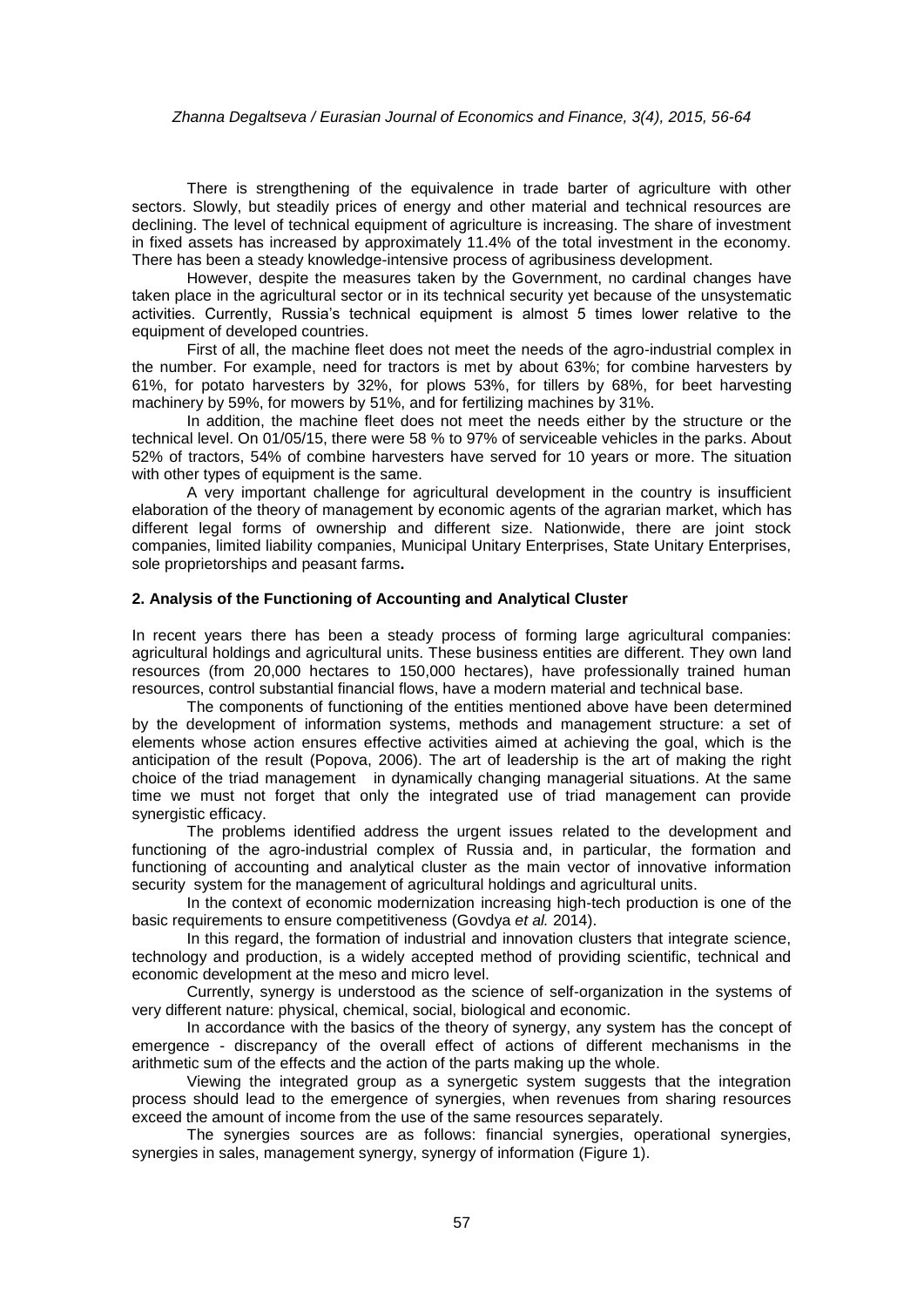#### *Zhanna Degaltseva / Eurasian Journal of Economics and Finance, 3(4), 2015, 56-64*



#### **Figure 1. Key Terms of the Agribusiness Cluster Synergies**

We can distinguish the following parameters to assess the potential realization of the positive synergies of the accounting and analytical and industrial clusters:

- the formation of rational technological and cooperative ties related to basic production processes within the added value chain, as well as consumers of cluster at both the regional and the national and international level;

- broad and intensive exchange of information, personnel, financial resources, innovation among all cluster members; organizations engaged in the production of the final product, involved in marketing activities, research organizations and educational institutions;

- realization of the production scale effect (including the solution to the problem of creating new capacity by restarting capacity of partners);

- investment capacity-building (at the expense of both their own and borrowed funds) and optimization of the investment programs, that consists of consistent concentration of resources in priority areas defined by the development of scientific and technical progress and market conditions;

- development of competitive advantages of enterprise clusters and on this basis increasing the proportion of goods sold in total sales on the market of similar products; increment of steadily controlled share of the market of integrated production structure;

- optimization of commodity and financial flows and financial calculations in the framework of agreements on joint activity of the participants of integration.

It is known that all information about the facts of economic life and the events of functioning of economic entities is formed in the account (Degaltseva, 2013). The traditional national system of accounting and control in modern conditions no longer copes with the flow of complex, diverse and multi-faceted information necessary to operate in market relations. Current economic conditions call for new methods and management tools focused on compliance with the economic interests of economic entities, greater use of international experience in the organization of accounting. Division of accounting into financial accounting, tax accounting, managerial accounting, statistical accounting, peculiarities of their functioning allow organizations to manage costs and results at all levels of the production process. However, each of these types of accounting forms its own specific information. This information differs in completeness of reflection of an event or a fact of economic life, it can characterize different time lag of its origin, have different quantitative and value terms. These and other factors degrade the quality of management information, lead to its growth, deepen uncertainty in choosing the alternative management decision in the use of the resource potential under conditions of its limitations. The paradigm of accounting and analytical cluster implementation must become creative and innovative and transformative management of an economic entity. Figure 2 shows the core modules of accounting and analytical cluster of the agricultural holding developed by us.

However, practical operation of the accounting and analytical cluster revealed some of its shortcomings. In particular, the weakness manifested in a weak cross-correlation of modules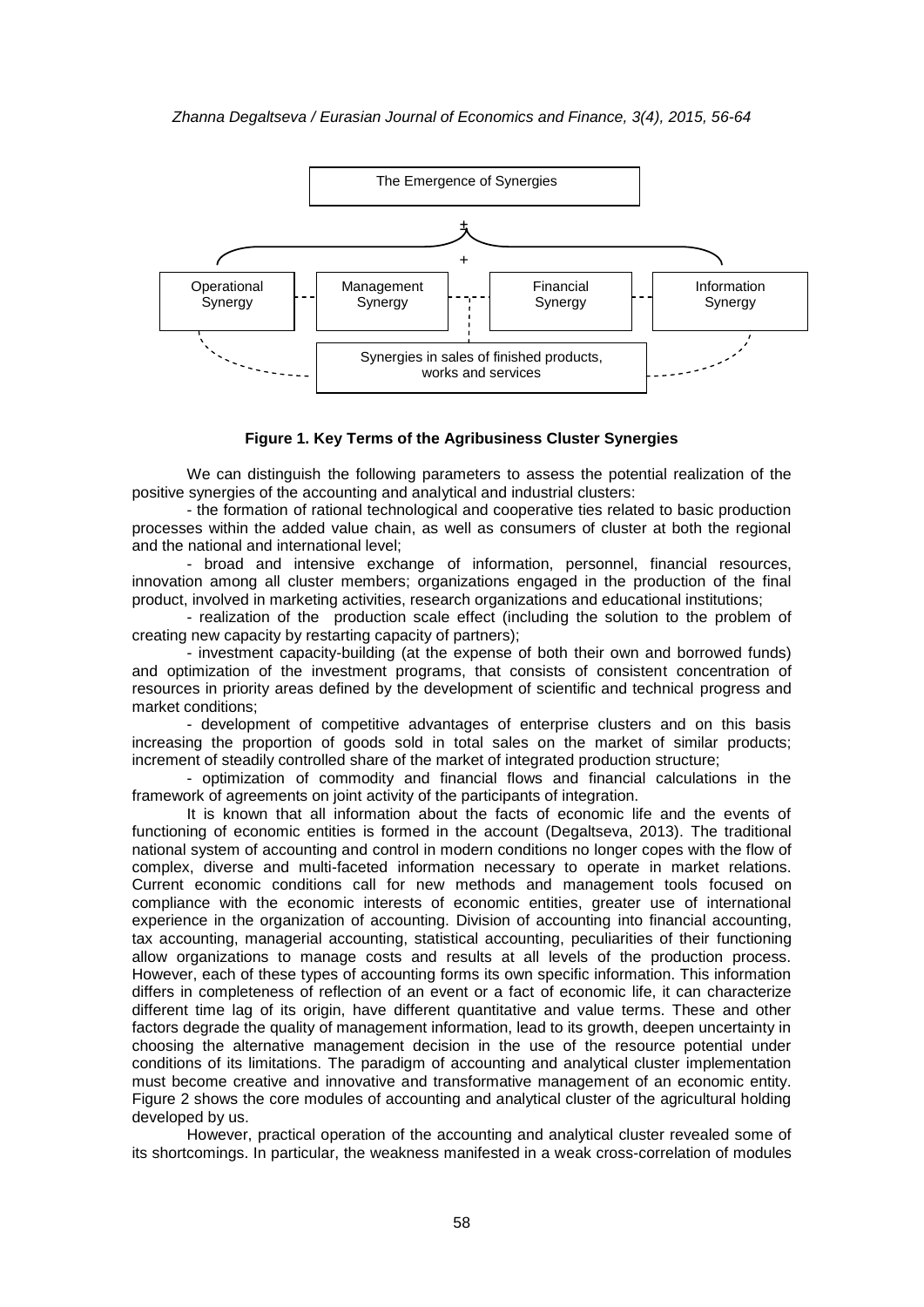of accounting and financial accounting and tax accounting; financial, tax accounting and managerial accounting, controlling, planning and budgeting at all levels of the economic system.



## **Figure 2. The Modular Structure of Accounting and Analytical Cluster of the Economic Agent**

The disadvantages are that economic agents of agricultural holdings and consolidated groups of economic agents used different techniques and technology in crop production, animal breeding and industrial processing, different systems of taxation, different forms of accounting and farm reporting and different software products for personal computers, different accounting methods of cost calculation and budgeting of finished goods, works and services, different levels of forecasting, planning, regulation, incentives and motivation of the personnel, and etc. (Govdya *et al.* 2013).

For example, in the Agro-Holding Kuban in Ust-Labinsk district of Krasnodar Krai various agricultural organizations (ZAO im., MI Kalinina and OAO Rassvet), being parts of the Agricultural Holding, determined the product cost of cereals, maize, sugar beet, milk and offspring cattle differently, used different versions of the account of expenses on maintenance and operation of the machine and tractor fleet, fleet of trucks. Moreover, these organizations used different cost classifications.

On combining property complexes, preparing a consolidated development program and financial statements, all figures had different economic content. It made no sense to analyze them and take managerial decisions on their basis.

In the first phase of the agricultural holding functioning this leads to such serious problems that sometimes the question arises whether they should have created such an organization at all, whether the team will be able to overcome the current difficulties and achieve the cherished goal of a synergistic effect, which has been declared by the constituent documents. Even if all the technical and technological, information, tax, accounting and analytical, economic planning, logistics, control problems are overcome, what will it cost?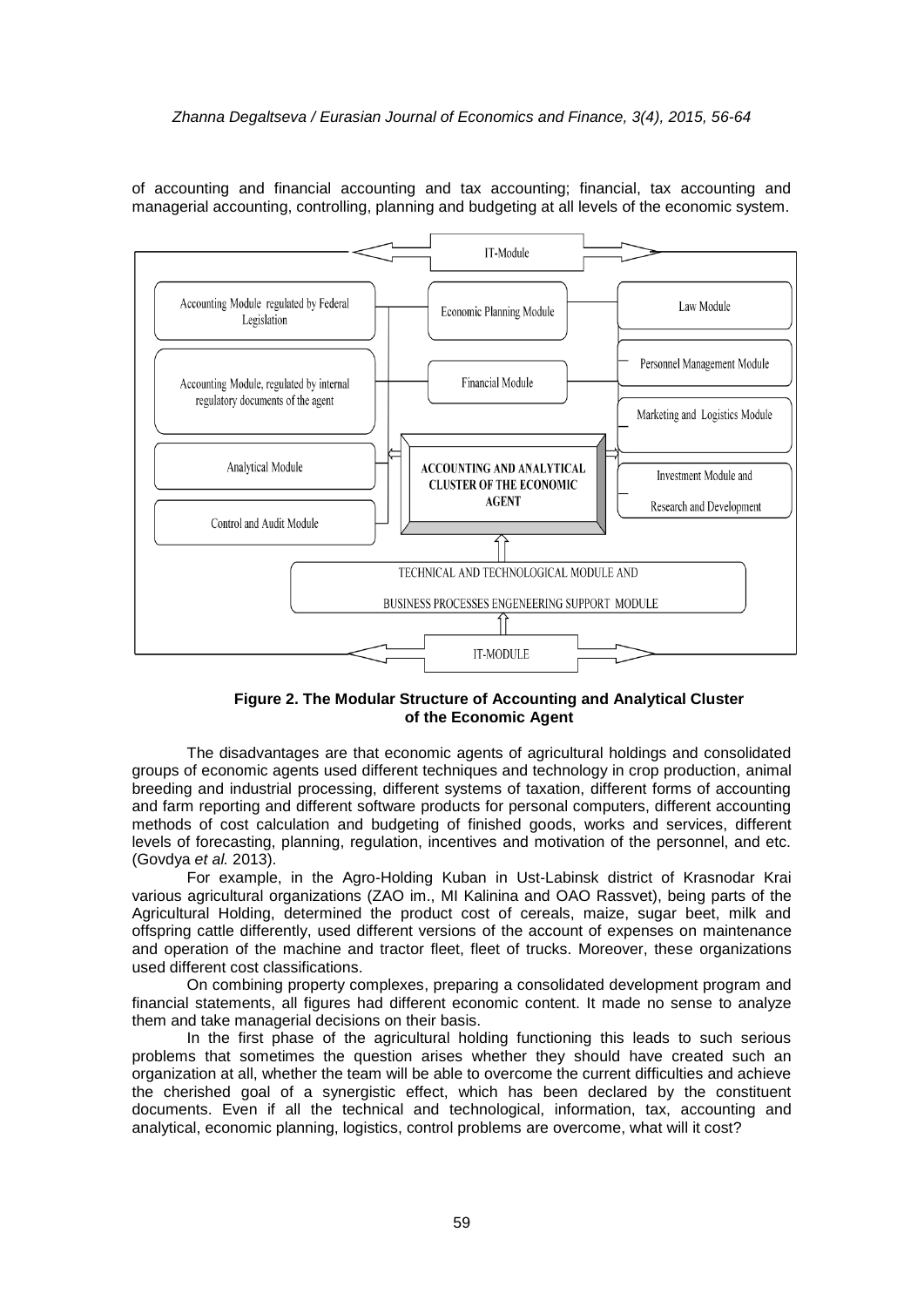| <b>Types of Plans and</b><br><b>Programs</b>                         | <b>Descriptors - Major Parameters</b>                                                                                                                                                                                                                                                                                                             |  |  |
|----------------------------------------------------------------------|---------------------------------------------------------------------------------------------------------------------------------------------------------------------------------------------------------------------------------------------------------------------------------------------------------------------------------------------------|--|--|
| The volume of production<br>of finished goods, works<br>and services | 1. The amount of products and services proposed for the sale<br>(units)<br>2. Structure of production according to types of goods (services)<br>(u, shares)<br>3. The level of production capacities (%)                                                                                                                                          |  |  |
| The volume of sales of<br>finished goods, works and<br>services      | 1. Revenue (rubles)<br>2. The sale of certain goods<br>3. Structure of sales (%)<br>4. The rate of change in revenue by periods (%)                                                                                                                                                                                                               |  |  |
| Marketing                                                            | 1. Advertising expenditure according to types of promotional<br>events and other types of promotional goods and services rubles)<br>2. The increase in revenues, income from promotional activities<br>(rubles)<br>3. Costs for training tactical reviews (rubles)<br>4. Market Volume and market share of agricultural holdings on the<br>market |  |  |
| Expenses and costs                                                   | 1. The amount of costs in general, and the main items (rubles)<br>2. The level of costs, including conditional variables (%)<br>3. Cost Structure (%)<br>4. The unit cost of goods (works, services) (rubles)<br>5. The amount of costs to cost centers (rubles)                                                                                  |  |  |
| Labor and staff costs                                                | 1. The number of employees as a whole and by the main<br>categories, occupation and qualification structure (units)<br>2. Labor productivity (rubles)<br>3. The intensity of labor and the rate of change (rubles)<br>4. The wages fund (rubles)<br>5. Average monthly salaries of the staff (rubles)                                             |  |  |
| Revenues and profits                                                 | 1. Total gross income (rubles)<br>2. Profit before tax (rubles)<br>3. Net profit (rubles)<br>4. The level of profitability (%)                                                                                                                                                                                                                    |  |  |
| Investment                                                           | 1. Equity investments (rubles)<br>2. Loan investments (rubles)<br>3. Capital investments (rubles)                                                                                                                                                                                                                                                 |  |  |
| Taxes and levies                                                     | 1. Taxable indicators (rubles)<br>2. Taxes by type (rubles)                                                                                                                                                                                                                                                                                       |  |  |

**Table 1. Classification of Descriptors of the Agroholding according to the Types**

We are faced with the task of eliminating these drawbacks. In this situation, the problem is solved by the application of the system of descriptors i.e. economic indicators, techniques, methodologies and tools for each type of the separate module of the accounting and analytical cluster.

## **3. The Modular Structure of Accounting and Analytical Cluster**

The main requirement for descriptors is to organize the relationship between the various modules of accounting and analytical cluster (Table 1). With the help of descriptors the information formed in financial accounting will have the same economic content with the information generated in the managerial accounting, and vice versa.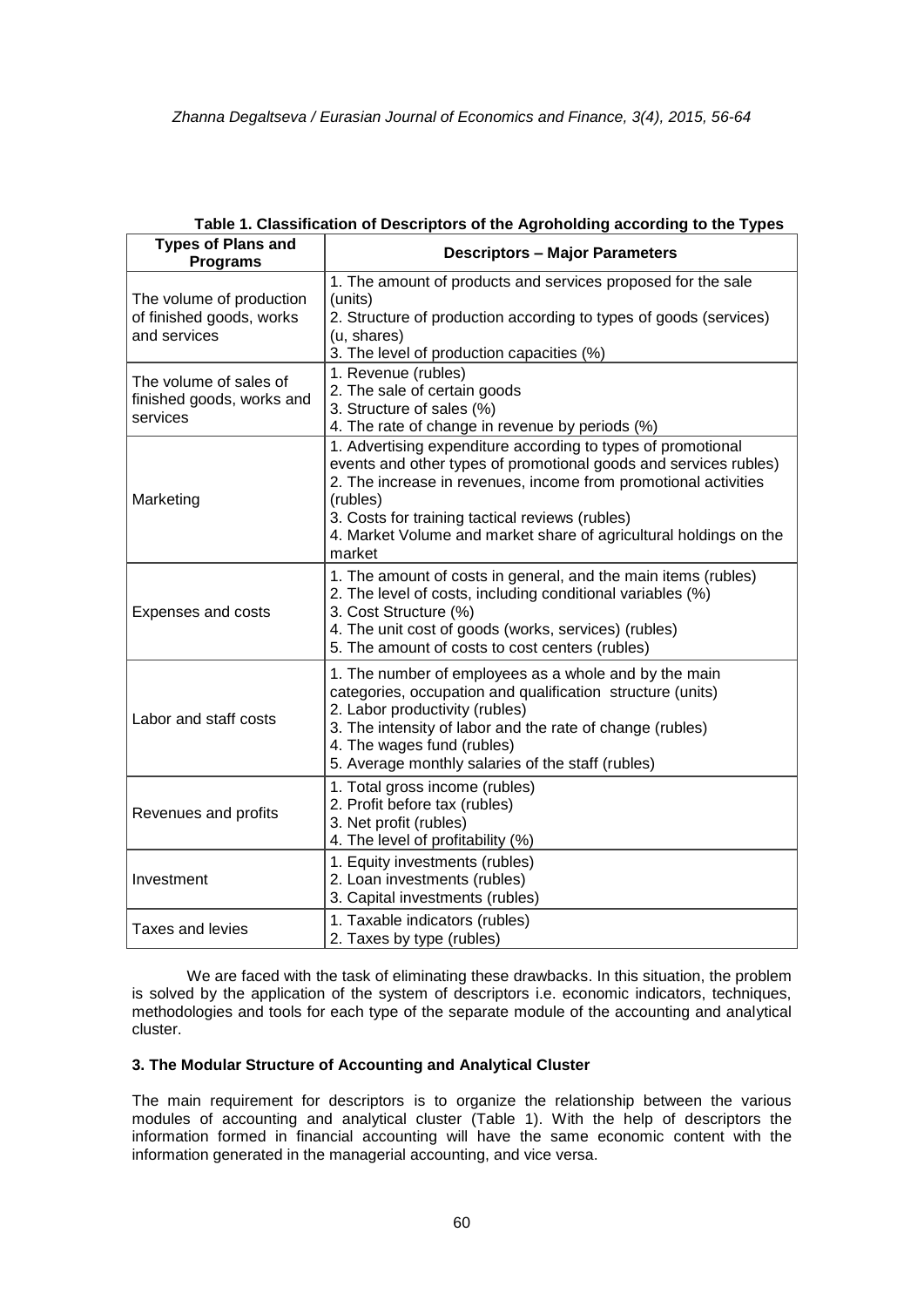#### *Zhanna Degaltseva / Eurasian Journal of Economics and Finance, 3(4), 2015, 56-64*

In developing the module of financial accounting of the accounting and analytical cluster of the agricultural holding developers must clearly define the system of descriptors, i.e. the indicators that are necessary for all kinds of records, determine the methodology for calculating them, systematizing in accounting registers, as well as the algorithm of tracking in the accounts. This technique must be unified not only for all economic agents of the agricultural holding, but also for the use of these descriptors in tax accounting, managerial accounting, planning and budgeting, controlling.



#### *A S Y M M E T R Y* **Figure 3. Presentation of Asymmetric Information in the Accounting and Analytical Cluster of the Agricultural Holding**

For early detection of and minimizing the impact of asymmetric information on the economic activity of the agricultural holding, it is necessary to apply the system of targeted instruments. In the managerial accounting of the accounting and analytical cluster we have graphically defined asymmetric information (Figure 3).

A large amount of information may contain a small amount of relevant information, i.e. the amount of information does not depend on volume. We have provided information in the form where S1 is the information having an objective character and S2 is nominal (public) information.

In order to equalize the amount of information on the internal and external users we should add the part of relevant information. The volume of this portion can be determined by the formula:

## $ΔS = S1 - S2$

Thus, ΔS, carrying the missing amount of relevant information, is the number of descriptors that turn the information into the symmetric information.

There is a need to identify and minimize asymmetric information in the circuit of accounting and analytical cluster (Figure 4). The challenge is to get a rational volume of descriptors, which meets the needs of all users and is used in all kinds of accounting, as we have mentioned above.

To implement asymmetric information minimization mechanism in the accounting and analytical cluster we have developed a special register, which is based on a balanced system of descriptors.

Each group of descriptors is measured in percentage according to the level of importance (in the use in the management process).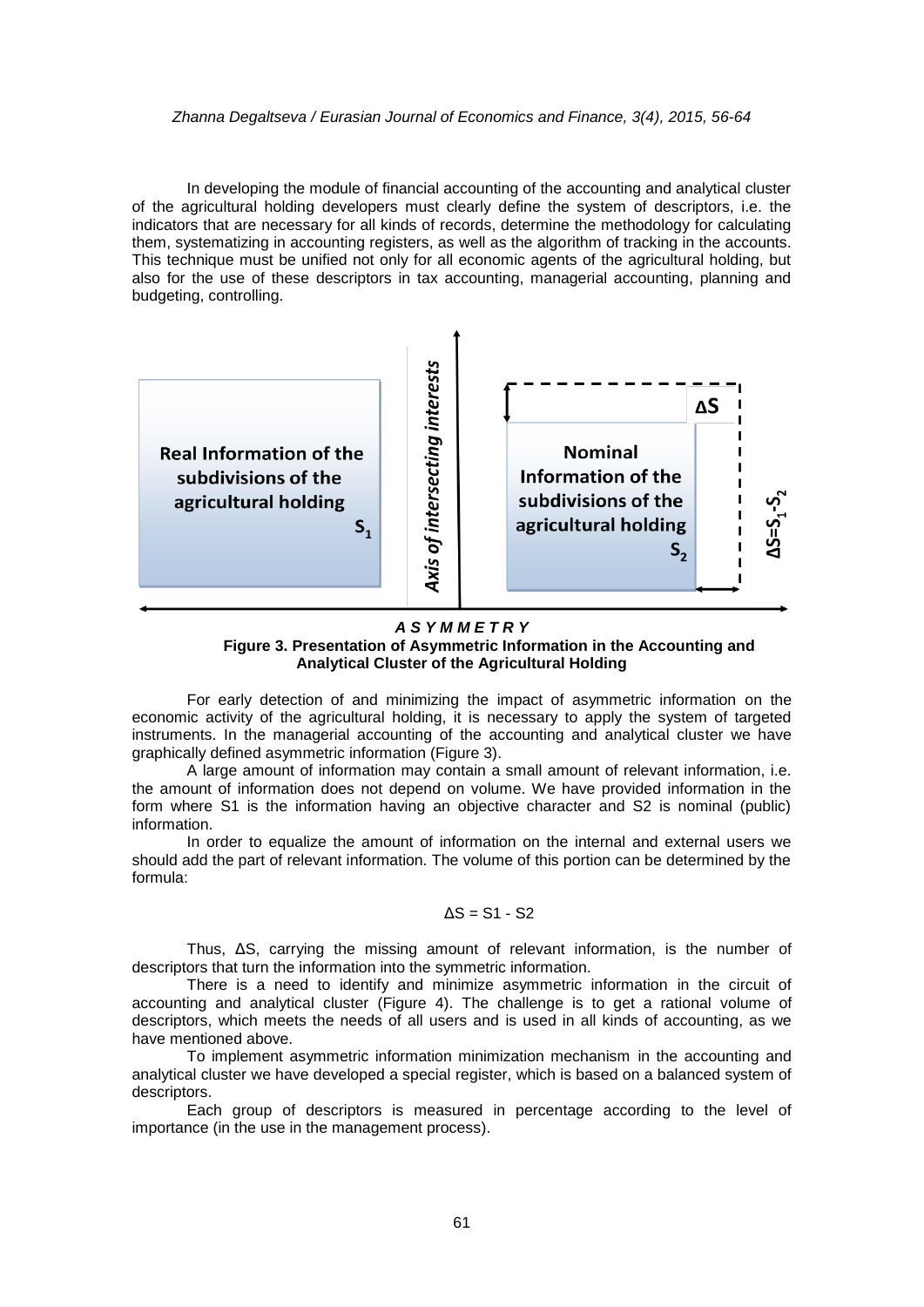

**Figure 4. Asymmetric Information Minimization Mechanism**

Subsequently it is necessary to identify deviations that we estimate in points for each group of descriptors. Deviation scale for each group is valid, ensuring legality, reliability and validity of the initial information:

- up to 5% - 5 points;

- from 5.1 to 10% 10 points;
- from 10.1 to 15% 15 points;
- from 15.1 to 20% 20 points;
- 20.1% or more 25 points.

Table 2 illustrates the calculations of asymmetric information on the separate modules of the accounting and analytical cluster (financial, clients, business processes, personnel). In the Agricultural Holding Kuban in Ust-Labinsk District, the total score for descriptors is 35. Therefore, all of the descriptors used in the Agricultural Holding Kuban fall into the group of middle-asymmetric descriptors (21-40 points).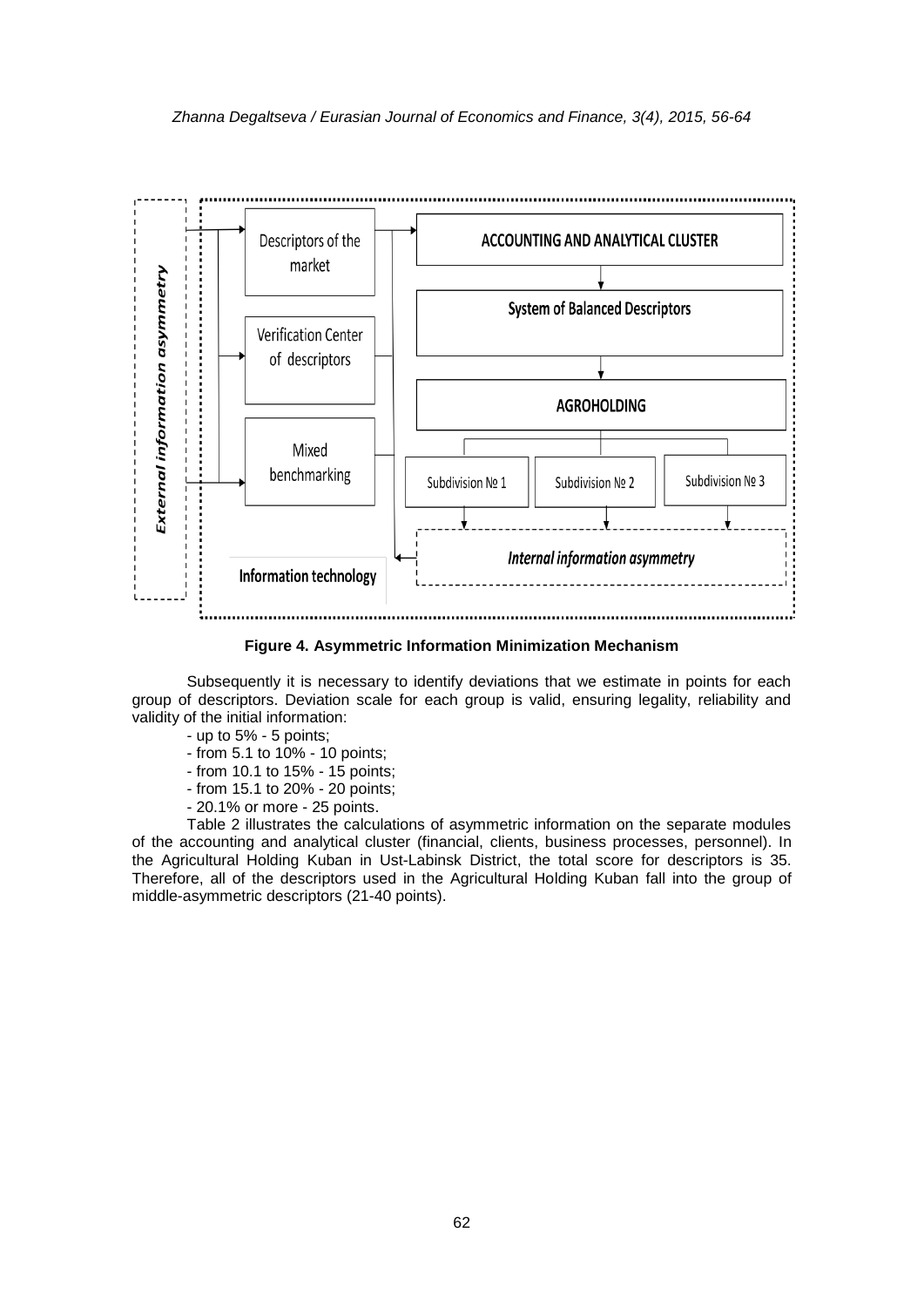| Descriptors                                                                                                                                                                                                         |                                                                                                                                             | Real<br>Information    |                                              | Accounting and Analytical Gluster<br>Nominal<br>Information | Deviations<br>(AS) | <b>Deviations</b><br>Score |  |
|---------------------------------------------------------------------------------------------------------------------------------------------------------------------------------------------------------------------|---------------------------------------------------------------------------------------------------------------------------------------------|------------------------|----------------------------------------------|-------------------------------------------------------------|--------------------|----------------------------|--|
|                                                                                                                                                                                                                     |                                                                                                                                             | $(S_1)$                |                                              | $(S_2)$                                                     |                    |                            |  |
|                                                                                                                                                                                                                     |                                                                                                                                             | <b>Estimation Unit</b> |                                              |                                                             |                    | n                          |  |
| Finance (F)                                                                                                                                                                                                         |                                                                                                                                             |                        | F <sub>1</sub>                               | F <sub>2</sub>                                              | $F_3$              | F                          |  |
| The proportion of full<br>information on finance,%                                                                                                                                                                  |                                                                                                                                             | 100                    |                                              | 91                                                          | 9                  | 10                         |  |
| Clients (C)                                                                                                                                                                                                         |                                                                                                                                             |                        | C <sub>1</sub>                               | C <sub>2</sub>                                              | C <sub>3</sub>     | n<br>C                     |  |
| The proportion of full<br>information on clients,%                                                                                                                                                                  |                                                                                                                                             | 100                    |                                              | 97                                                          | 3                  | 5                          |  |
| <b>Business processes(I)</b>                                                                                                                                                                                        |                                                                                                                                             |                        | $I_1$                                        | $\mathsf{I}_2$                                              | $I_3$              | n                          |  |
| The proportion of full<br>information on business<br>processes, %                                                                                                                                                   |                                                                                                                                             | 100                    |                                              | 86                                                          | 14                 | 15                         |  |
| Personnel (L)                                                                                                                                                                                                       |                                                                                                                                             |                        | $L_1$                                        | $L_{2}$                                                     | L <sub>3</sub>     | ) L                        |  |
| The proportion of full<br>information on<br>personnel,%                                                                                                                                                             |                                                                                                                                             | 100                    |                                              | 98                                                          | $\overline{2}$     | 5                          |  |
| <b>Total points for all groups</b>                                                                                                                                                                                  |                                                                                                                                             |                        |                                              |                                                             | 35                 |                            |  |
| The maximum number of points for all descriptors                                                                                                                                                                    |                                                                                                                                             |                        |                                              |                                                             |                    | 100                        |  |
| <b>Estimation Unit</b>                                                                                                                                                                                              |                                                                                                                                             |                        |                                              |                                                             |                    |                            |  |
| L                                                                                                                                                                                                                   | 20-30 points                                                                                                                                |                        | The high level of asymmetry of descriptors   |                                                             |                    |                            |  |
| $\mathbf{I}$                                                                                                                                                                                                        | 31-40 points                                                                                                                                |                        | The middle level of asymmetry of descriptors |                                                             |                    |                            |  |
| Ш                                                                                                                                                                                                                   | 41-50 points                                                                                                                                |                        | The low level of asymmetry of descriptors    |                                                             |                    |                            |  |
| IV                                                                                                                                                                                                                  | 51 points and more                                                                                                                          |                        | Descriptors are asymmetric                   |                                                             |                    |                            |  |
| <b>Analytical Building Block</b>                                                                                                                                                                                    |                                                                                                                                             |                        |                                              |                                                             |                    |                            |  |
| I                                                                                                                                                                                                                   | Information and analytical value and relevance of descriptors does not<br>need to be corrected                                              |                        |                                              |                                                             |                    |                            |  |
| Ш                                                                                                                                                                                                                   | Monitoring and diagnostics of descriptors, the identification and<br>elimination of deviations and inconsistencies is required              |                        |                                              |                                                             |                    |                            |  |
| Ш                                                                                                                                                                                                                   | Advanced monitoring and diagnostics of descriptors, checking calculation<br>algorithms, Information flows analysis, correcting deficiencies |                        |                                              |                                                             |                    |                            |  |
| Comprehensive monitoring and diagnostics of descriptors.<br>The revision of the organizational and management structure of<br>IV<br>agricultural holdings, the development of an adaptive system of<br>descriptors. |                                                                                                                                             |                        |                                              |                                                             |                    |                            |  |

| Table 2. Register Identifying and Minimizing the Asymmetric Information in the |
|--------------------------------------------------------------------------------|
| <b>Accounting and Analytical Cluster</b>                                       |